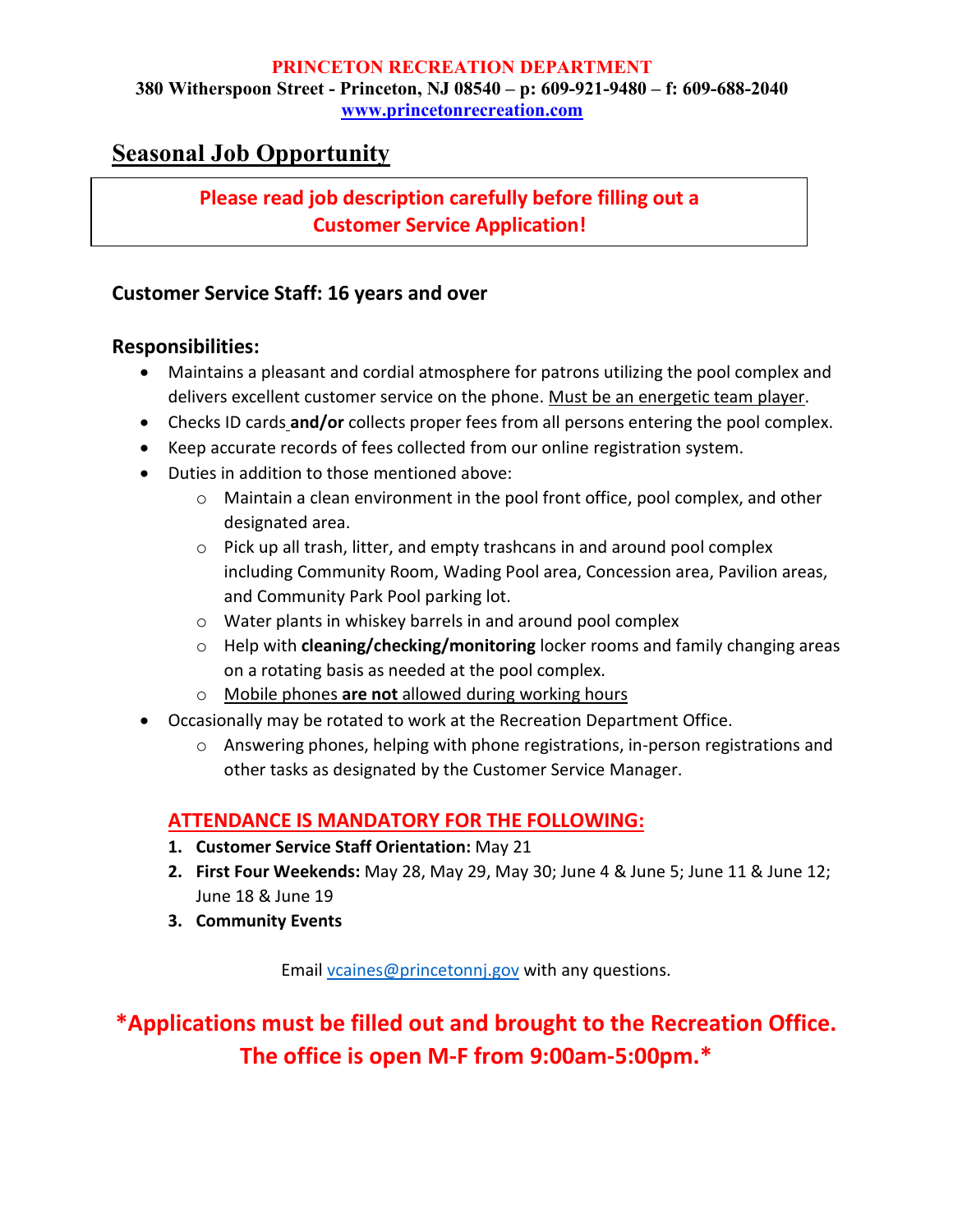| Date: |
|-------|
|-------|

## **Seasonal Employment Application**

| <b>Please Print</b>                                                                                                                                                                                                                                                                                                                                           |
|---------------------------------------------------------------------------------------------------------------------------------------------------------------------------------------------------------------------------------------------------------------------------------------------------------------------------------------------------------------|
|                                                                                                                                                                                                                                                                                                                                                               |
|                                                                                                                                                                                                                                                                                                                                                               |
| City, State & Zip:<br>Phone (Cell): ( )<br>Channel Cell): ( )<br>Channel Cell ( )<br>Channel Cell ( )<br>Channel Cell ( )<br>Channel Cell ( )<br>Channel Cell ( )<br>Channel Cell ( )<br>Channel Cell ( )<br>Channel Cell ( )<br>Channel Cell ( )<br>C                                                                                                        |
|                                                                                                                                                                                                                                                                                                                                                               |
|                                                                                                                                                                                                                                                                                                                                                               |
| Please list position(s) applied for:                                                                                                                                                                                                                                                                                                                          |
| <b>Expectations and Requirements for all Positions:</b><br>Be courteous in dealing with the general public and staff members<br>Some positions may require working weekends, holidays and irregular hours<br>Certain positions require applicant be a minimum of 18 years of age<br>If under 18 years of age, working papers are required prior to start date |
| Have you been previously employed by the Princeton Recreation Department: Yes No<br>If yes, give date<br>If hired, please list the date you can begin working:                                                                                                                                                                                                |
| Do you possess a valid driver's license: Yes No                                                                                                                                                                                                                                                                                                               |
| Are you legally eligible to work in the United States of America: Ves ____ No                                                                                                                                                                                                                                                                                 |
| If you are under eighteen years of age, can you provide proof of eligibility to work: ___Yes ___ No                                                                                                                                                                                                                                                           |
| Pursuant to Federal Law, proof of US Citizenship or immigration status will be required if you are<br>hired.                                                                                                                                                                                                                                                  |
| NJ Residency required by State Statute R.S.52:14-7                                                                                                                                                                                                                                                                                                            |
| Princeton Recreation Department is an Equal Opportunity Employer M/F/V/D                                                                                                                                                                                                                                                                                      |

**Education:**

| School:                   | <b>Years completed:</b><br>(Circle)                       | Graduated:<br>(Circle) | <b>Major Field:</b> |  |
|---------------------------|-----------------------------------------------------------|------------------------|---------------------|--|
| High:                     | $1\quad 2$<br>$\overline{\mathbf{3}}$<br>$\boldsymbol{4}$ | Yes No                 |                     |  |
| <b>College:</b>           | $1 \quad 2 \quad 3 \quad 4$                               | Yes No                 |                     |  |
| Other:                    | $1 \quad 2 \quad 3 \quad 4$                               | Yes No                 |                     |  |
| <b>EMPLOYMENT HISTORY</b> |                                                           |                        |                     |  |